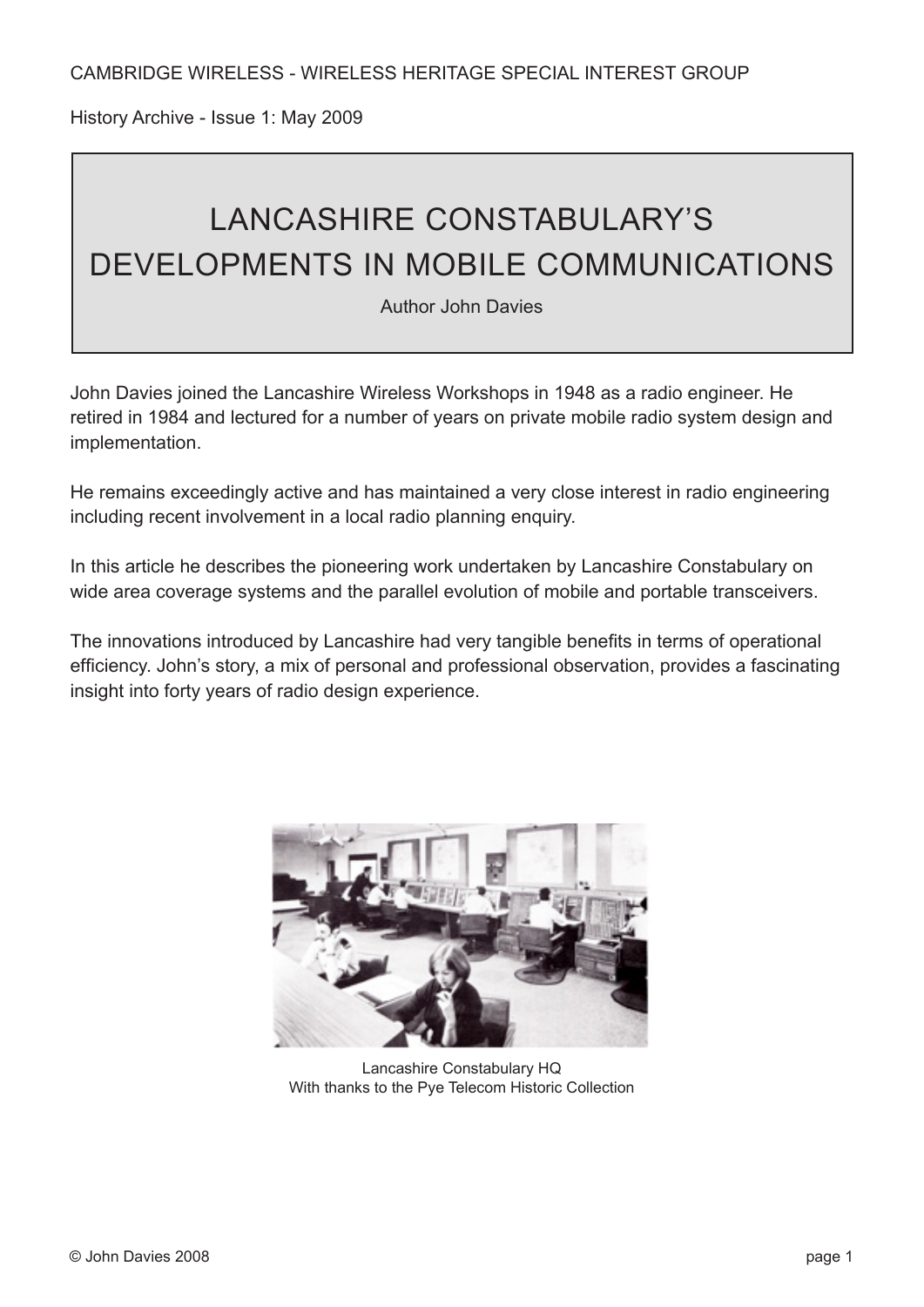# The Foundation

The Lancashire Constabulary Wireless Workshops – or as it was often referred to – Workless Wire shops, was founded in 1929 with the recruitment from the Royal Air Force of Frank Gee, later to become Superintendent Gee.

Frank Gee was a very far-sighted man. In 1980 following the World Administrative Radio Conference, all police and fire service radio equipment had to be replaced to clear the broadcast band 2.

The Lancashire Constabulary Radio Engineering Branch (Lancon) as it had then become known needed to make a decision on whether to re-equip with an amplitude modulated system or remain with a frequency modulated system. The Home Office would have preferred a change to AM to fit in with their systems.

When I told him we were staying with FM, Frank, then into his eighties, said "Don't!" Shocked, I asked "What?" His reply was "Go digital. That's the modulation of the future."

How right he was. However, digital modulation was then at a very early stage of development and no equipment was available so Lancashire Police, Lancashire Fire Service and the Isle of Man Police and Fire Service, for whom we were to oversee the change over, stayed with FM.

#### Early Days

In the early nineteen thirties all the police forces were using medium frequencies and telegraphy for what little mobile communications they possessed; most of it provided by the Home Office. Under the then Chief Constable, William Trubshaw, Mr Gee decided to work on VHF and telephony.

The other forces then not under the Home Office's wing were the Metropolitan, Manchester City led by Superintendent Octaloni, Liverpool and Birmingham cities and they also were attempting to use VHF and telephony. With the exception of the Metropolitan Police and Lancashire all were eventually swallowed up by the Home Office.

Using VHF was not easy. The valves at that time were not designed to work at frequencies of sixty to seventy MHz. To improve their VHF performance they had to be de-capped (the lossy plastic bases removed) and other components, particular condensers, now called capacitors, were comparatively large with a high inductive element.

The first VHF AM system was operated from a base station close to the centre of Preston and could reach the only four radio equipped cars as far as the Blackpool boundary, some twenty miles.

These achieved considerable success in recovering stolen cars which had been taken by revellers to get home after the last bus or train – a common practice - and encouraged the spending of more money to further develop the system.

Sir Archibald Frederick Hordern became Chief Constable in 1935. During 1936 a manned base station using a higher power transmitter was established on Barnacre Fell, north of Preston. The aerials were manufactured in the Wireless Workshops own machine shop.

The original dipoles were later replaced with a home-made four stack dipole and reflector which gave radio coverage over the Fylde from Carnforth and the detached portion of Lancashire which is now in Cumbria into Preston.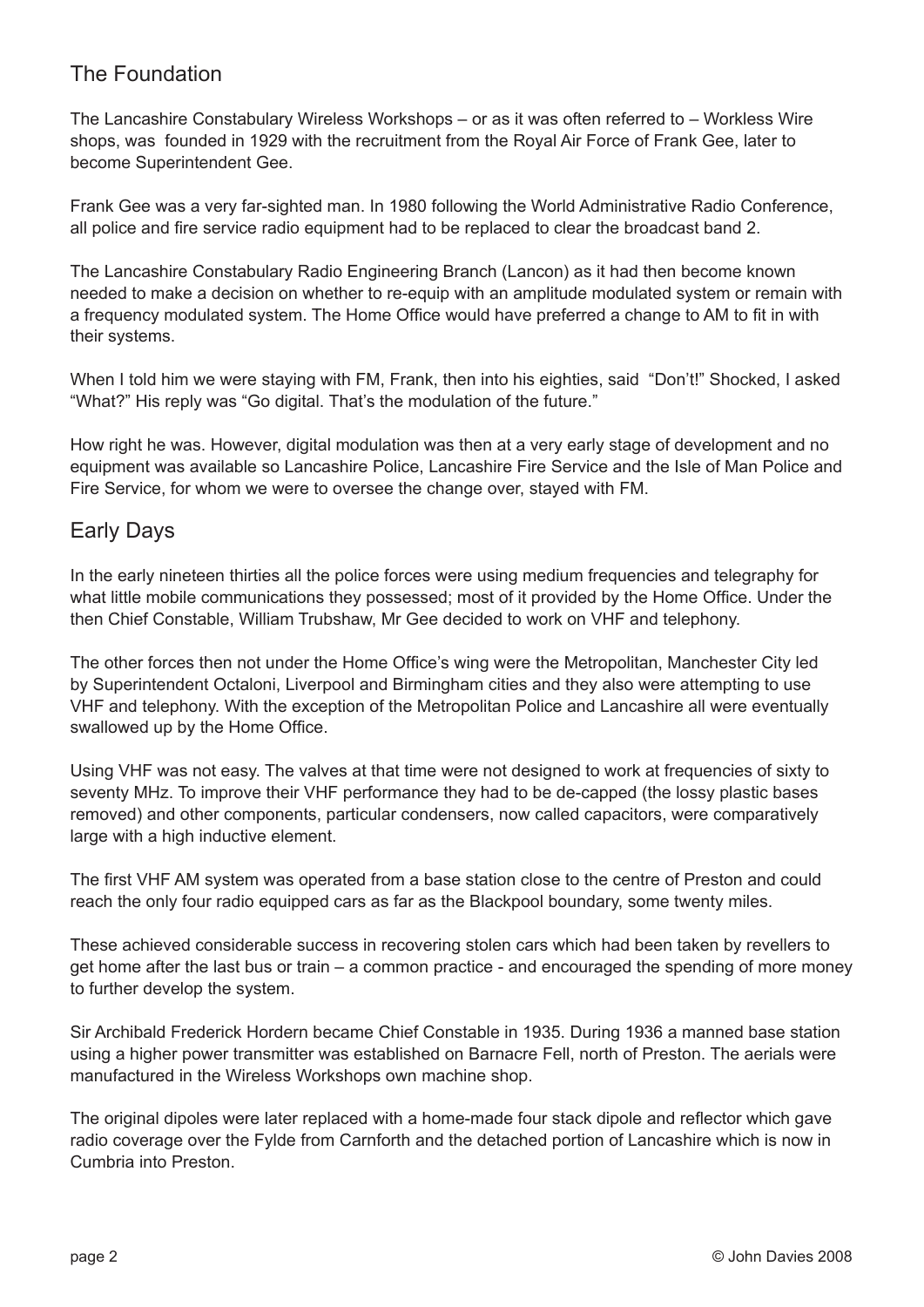The coverage was extended by the later introduction of manned stations at Billinge near Wigan, Higham near Burnley and Newhey near Rochdale.

These stations provided coverage over most of Lancashire, a much larger county before Local Government Reorganisation in1974. The system used simplex amplitude modulation with, I believe, originally home-built mobile transmitters which were later replaced with a model built by Eddystone Ltd.

Loudspeakers were built into the control panel – a different type made up for every model of car – and the microphone and transmit switch was in a heavy standard black telephone handset.

The mobile receivers were American National 1-10. The National 1-10 was a tuneable superregenerative receiver which had to be tuned to the station through which the mobile operated and the level of re-generation set up by the driver for maximum sensitivity without self-oscillation. I believe it operated on 70-80MHz. I remember the two RF valves were 'acorn' types 954 and 955.

After the war the mobile receivers were replaced by Eddystone type P40, originally designed as an aircraft receiver. The transmitter/receiver combination required a huge amount of power including a high DC voltage for the valves. They were very heavy and filled most of the car boot.

The valve HT was supplied by a large motor generator also mounted in the boot. If a car to be fitted with radio was taken to a tame blacksmith, Ted Porter in Preston, he would bend a few lengths of welding rod around the rear axle casing and the next day from his ramshackle workshop in the back yard of a public house he would hand over a perfectly fitting mounting frame which spread the load over the boot floor and axle housing.

Police cars were supplied directly by the manufacturers – and models from different manufacturers were used to Lancon specification with larger batteries and high wattage generators.

Even then the 12 volts vehicle supply was conveyed to a 15amp socket in the boot by a heavy cable. In use the radio equipment was plugged into the socket and after a tour of duty a Davenset charger provided at every police garage was plugged into the socket to recharge the battery.

A notable use of the system was when the Liverpool telephone exchange was bombed out of operation in WW11 and a terrific amount of communication was carried out from a Lancashire mobile station at the site and the Lancon base station at Billinge.

#### The Introduction of Frequency Modulation

Apart from the forces mentioned earlier the Home Office provided all the mobile communication which by wartime was amplitude modulated telephony. There was great rivalry between Lancon and the H.O. and Lancon were permanently under the threat of take-over.

Frank Gee read of the benefits of frequency modulation from the experience of America and decided that that was the modulation to use. He oversaw the conversion of the AM Eddystone P40 receivers to FM.

This was achieved by installing a second oscillator and mixer in the set where the demodulator had been accommodated to produce a 2<sup>nd</sup> I.F. of 1.2MHz. This was conveyed by a piece of feeder cable to a mu-metal box mounted on top of the P40 which contained a limiting I.F. amplifier to cope with variations of signal strength, a discriminator and a squelch or mute circuit to prevent the receiver noise from reaching the audio amplifier in the absence of a signal.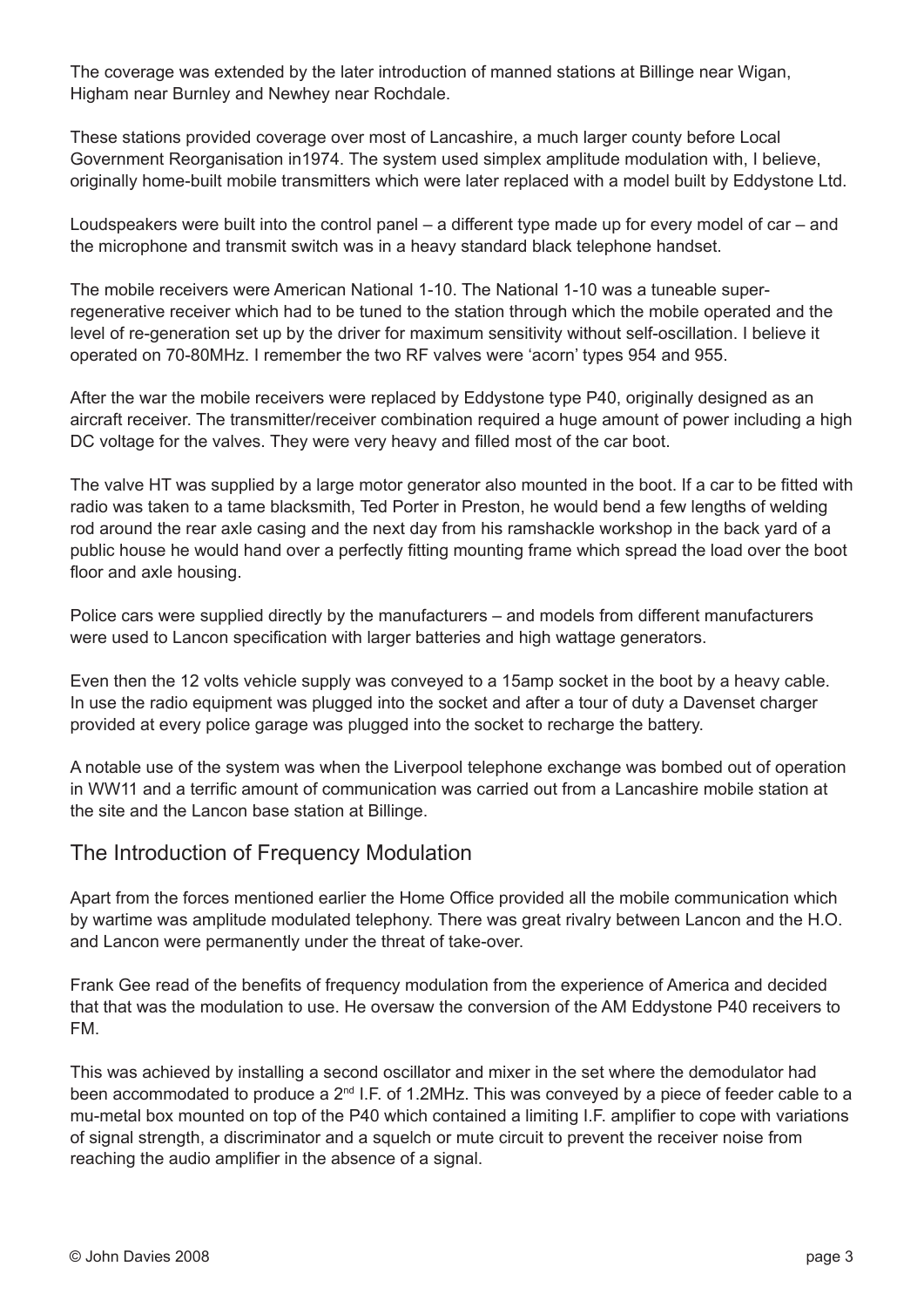The resultant audio signal was sent back to the original amplifier in the P40. The mobile transmitters at this stage remained AM. The base station transmitters carried common modulation, FM and AM simultaneously; another first. This system worked successfully for several years.

## Mr Davies joins the police force

I joined the force in 1948 intending to be a policeman but before reporting for duty I was called to Headquarters at Hutton for a second interview. The interviewer looked at my application and asked

- "Radio Mechanic, eh? Know anything about FM?"
- "Yes."

"Where did you get that?"

I stretched a point and told him that whilst in the Royal Navy I worked on American ships which used FM ship-to-shore communications in Hong Kong shortly after the war.

He made a 'phone call and then asked "Would you mind going into our wireless workshops for three weeks to help install our first commercially built FM sets before going to the training school?''

I stayed for nine months before going to the training school at Bruche near Warrington and on my return stayed thirty six years so all memories from here on are my own.

The first commercial sets referred were Mullard type GME501 with a transmitter power of 25watts. I was employed in the fitting shop installing these and the older AM equipments in vehicles. The Mullards were much smaller than the older sets but were still quite large and heavy although the valves were more modern, glass based types.

The transmitters which included the motor generator and the receivers were in separate housings so they still occupied a lot of boot space. They had, however, a neat control unit which was much easier to install than the old panels we made ourselves. They were also two-channel, the crystals being selected from the control panel and they



Mullard GME501 installation in MG TC Midget c.1948

operated duplex from two aerials mounted on the roof of the car.

The second generation of mobile sets, still boot-mounted, were supplied by Hudson Electronics Ltd. and were less power-hungry. Later models from the same company were largely transistorised.

## Wide Area Coverage

Around 1946 a number of developments took place. The site at Winter Hill, which now looks like a small telecommunications town, was developed. At that time it was bleak moorland without even a proper road. The Wireless Branch made the road themselves.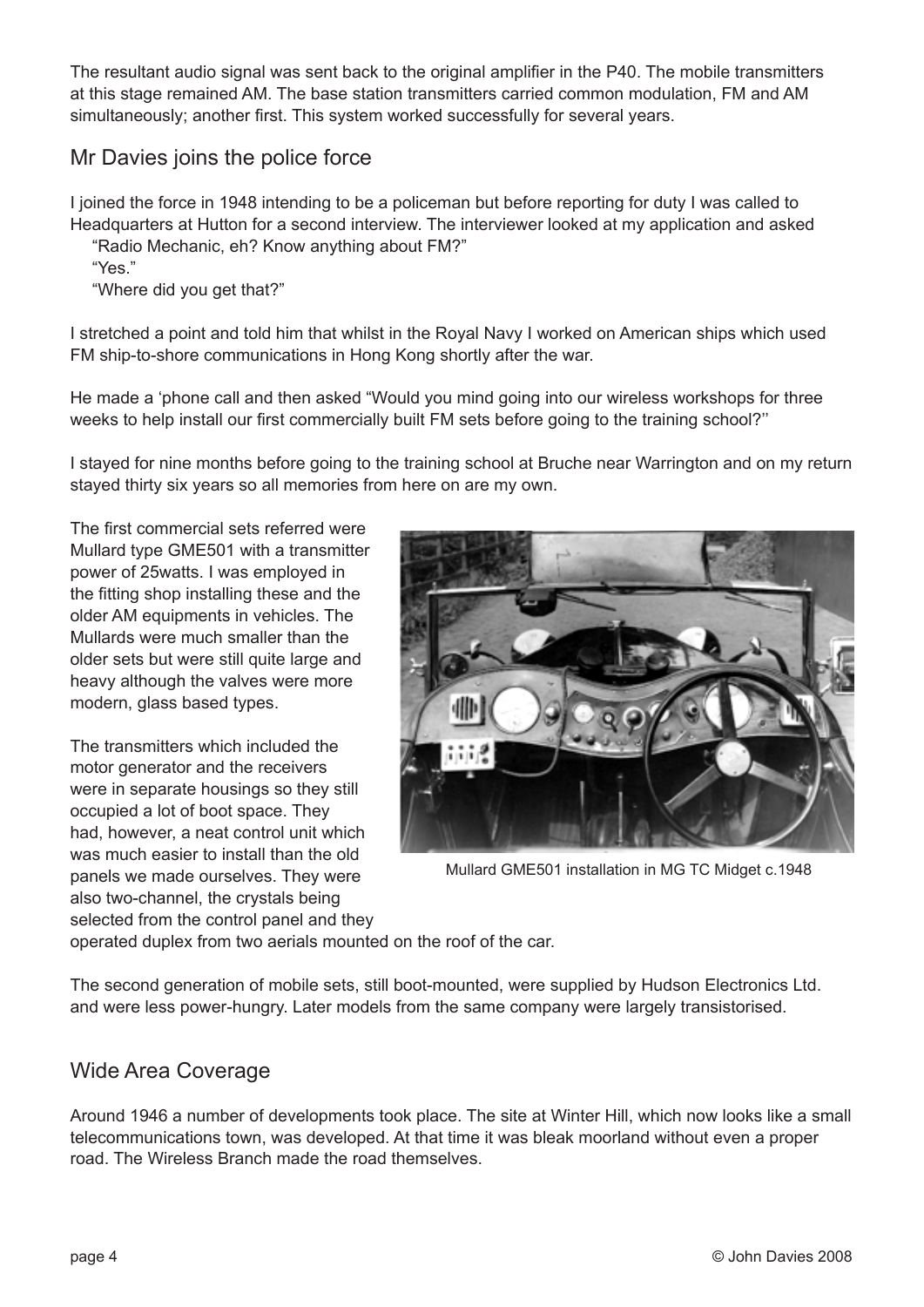Along with the introduction of FM Superintendent Gee dreamed of a synchronous wide-area coverage system to enable large areas to be covered on a single frequency from more than one base transmitter.

The Mullard company were involved in its development and in 1948 the system was almost ready for

installation at Barnacre and Winter Hill although there was still laboratory work to be done and the Mullard engineers lived with us for weeks at a time.

The transmitters did not demodulate and we were fortunate that the up-link from the control room at H.Q. to the two sites was exactly 3/2 times the broadcast frequency. In the synchronisation panel – which contained thirty EF42 valves! - the link frequency was divided to 100 KHz.

That frequency was then used to control a 3.4MHz impulse-governed oscillator to provide the broadcast frequency. So, the output from the two transmitters was exactly synchronised in both RF carrier and audio modulation. The distance between the control room and the two stations was very similar.

The system worked mostly satisfactorily until about 1953 but there were problems with complete synchronism. In an area of equal signal strengths from both stations it was possible to stop the car in an area of no signal where the two signals were anti-phase. Of course, moving about one and a half metres produced a signal of twice the power from one transmitter. A driver moving comparatively slowly along a road where these conditions



Mullard Synchronous Slave Transmitter c.1948

applied experienced a severe fluttering sound as the car moved between in-phase and anti-phase signals.

To overcome this defect, Lancon developed in-house a quasi-synchronous system. The base receivers in both the base sites and control room were by now of G.E.C. manufacture. More of these were purchased and modified to form the basis of the transmitters. The mixing of the up-link to create the standard G.E.C. IF of 8.0MHz with the multiplied output of the same oscillator used to produce the broadcast frequency resulted again in synchronisation of the RF output and the system did not demodulate.

Fortunately, the new link and broadcast frequencies were no longer exactly 3/2 so an additional frequency had to be introduced into the IF. To do this a very high specification, ovened and voltageregulated low frequency crystal oscillator provided the 550 KHz to be added to the IF.

The low frequency oscillator was then adjusted to give a difference of between 10 and 20Hz between transmitters. This overcame the problems of exact synchronism.

More base stations were later added where there was an appreciable difference in link path lengths between them making the modulation non-synchronous. This was overcome by adding a RF delay line in the transmitters to equal the path lengths.

A further development of this system came much later after the introduction of UHF, 450MHz personal radios for the police. These operated on a Divisional or Sub-divisional basis where a number of Sectional areas had to be covered simultaneously.

The link between Divisional control and the Section base station had to be over a BT line. In this case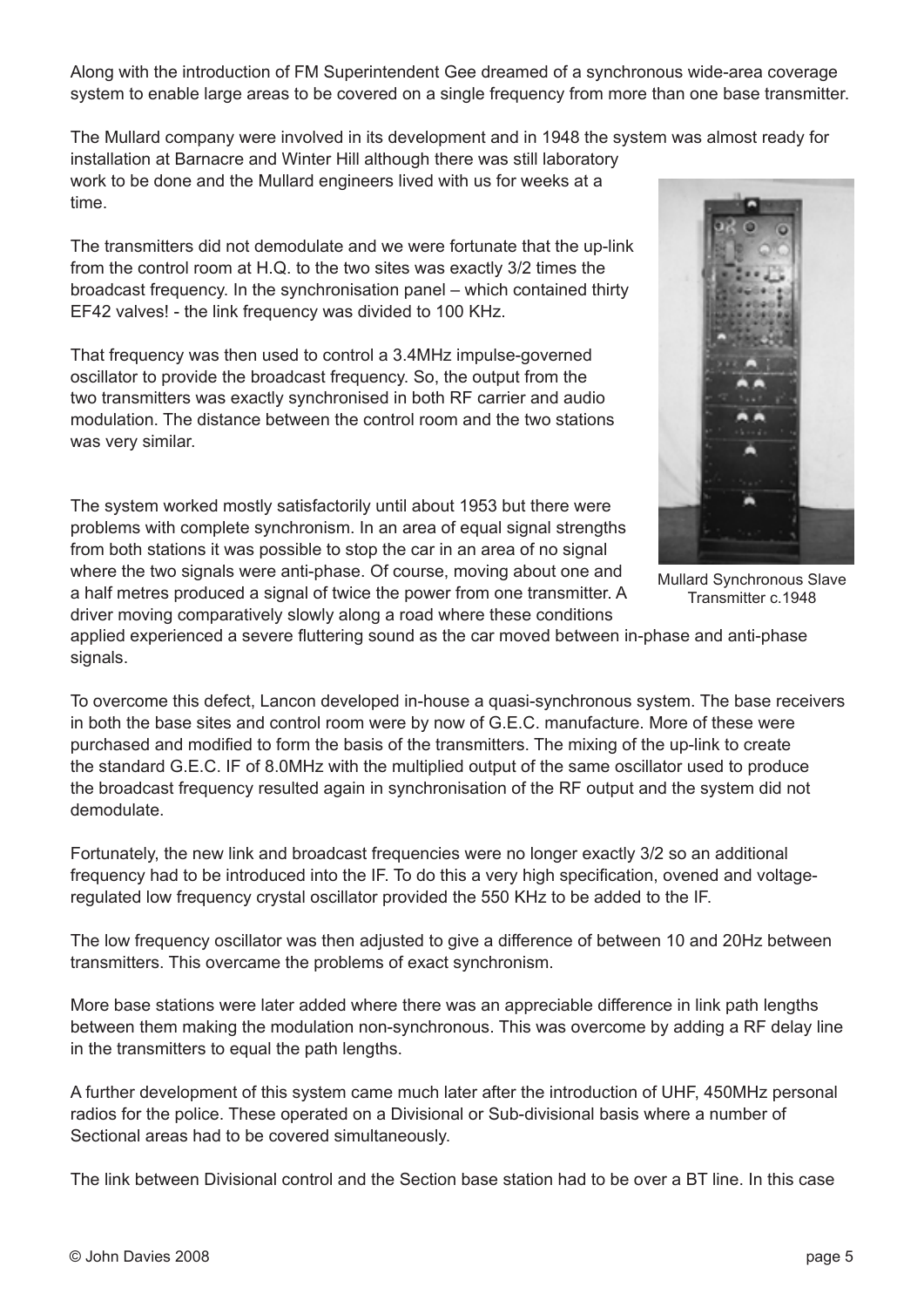the output from a very low frequency crystal oscillator just below 3 KHz was sent over one BT line to all the base stations and was then multiplied up to 450MHz.

The obvious problem was then the amount of FM noise produced on the carrier by the multiplication of the 3KHz signal from control. I was not personally involved at that time and am unsure how this was filtered out but it was successfully achieved.

The speech was transmitted to the base stations over a separate line where, if necessary, an audio

delay was introduced to equalise the path lengths. The system was known as Lanpacs (Lancashire Police Area Coverage System).

#### Extension of Responsibilities

In 1955 the branch took on responsibility for the provision of mobile radio for the Lancashire Fire and Ambulances Services where none had existed previously. Later responsibility for the Lancashire Highways and Bridges Department was added. Even the maintenance of audio and visual aids in schools came under the Radio Branch.



Lancon-built HQ Control panel. pre 1957

#### The original equipment for the Fire and

Ambulances was EKCO, E.K.Cole Ltd, Wide area coverage was not provided at the start although it was later for the Fire Service. The EKCO equipment was exceptionably well-engineered. It may have been thought too well when the weight of the mobiles is considered. They used miniature valves but built on four individual strip chassis mounted in a very heavy duty main frame within an equally sturdy case.

Each chassis containing the power supply, audio circuits, receiver RF and IF circuits and transmitter RF section, was fitted with a 24pin connector at the end of the strip. The connectors in fact gave very little trouble.

There was a problem at first with the IF bandwidth, unfortunately I can't remember the details but it may have been ripples occurring within the pass-band. Lancon modified them with components supplied by EKCO. No crystal filters in those days, just a line of individually tuned circuits.

Sometime during the 1970s, I think, I received a call from the ambulance service that the cardiac pacemaker fitted to a patient failed twice during passage to hospital in an ambulance. Fortunately, the attendant re-started it but the second time noticed that it had occurred when the driver had been transmitting on the radio. She told him not to use the radio and everything was then in order.

On examination of the vehicle the aerial standing wave ratio was found to be very high. The vehicle bodies were built to specification and Lancon insisted that two strips of aluminium 8"wide be built into the fibreglass roof from corner to corner to form an artificial ground for the aerials.

A metal detector showed there to be no strips but, on removing the aerial, four pieces of aluminium were present. The manufacturer had cut a corner and placed four off-cuts in the aerial position. The aerial feeder cable carrying twenty five watts ran in a duct about six inches from the patient's left side. After that episode the roofs were routinely checked with a metal detector and the feeder cable re-routed.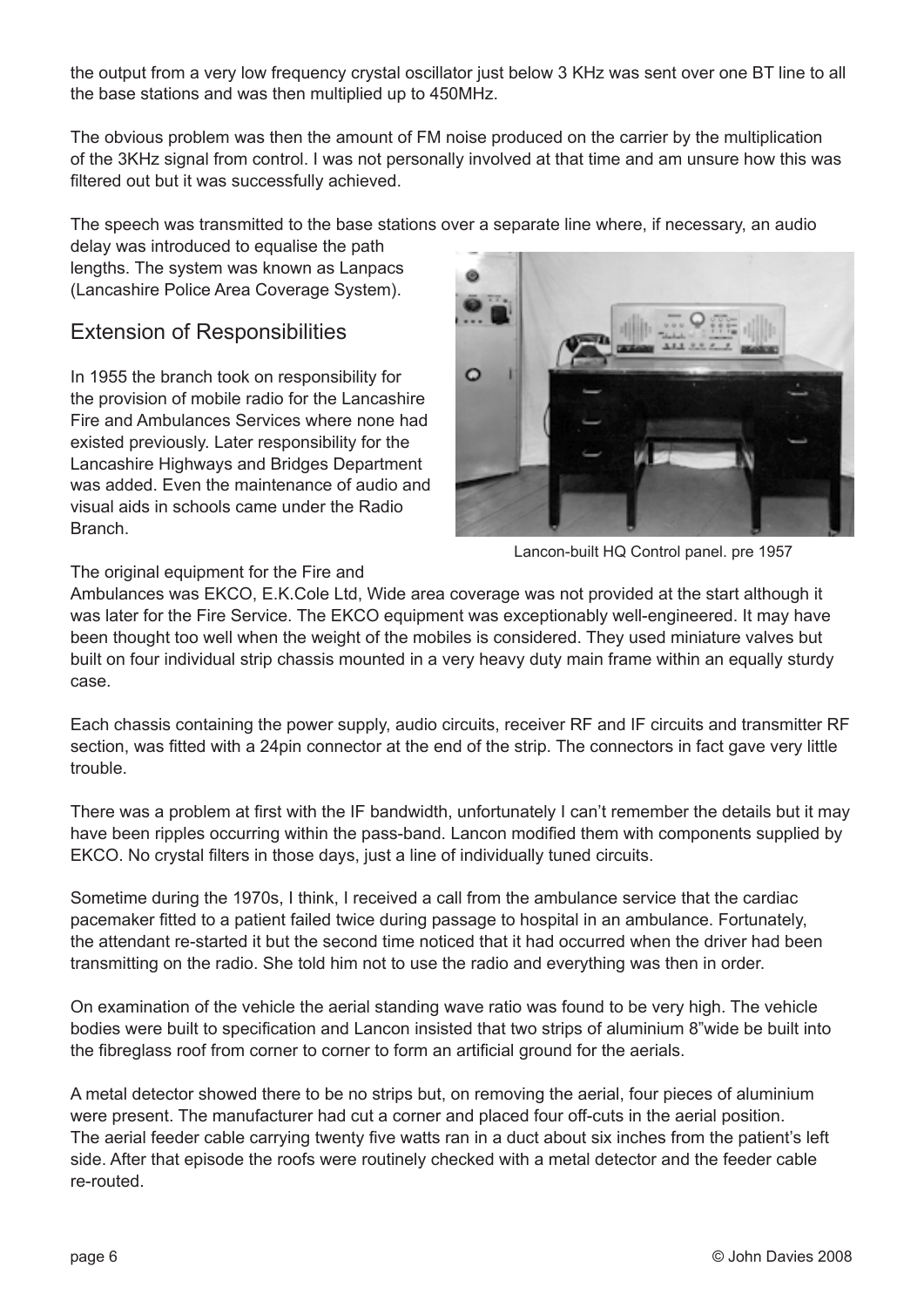# The Move from Hutton Hall

In 1957 the workshop moved from the old 18<sup>th</sup> century Hutton Hall which was demolished to make way for the training school into a purpose-built shop at the rear of the main Headquarters building.

This was luxurious even equipped with two screened rooms, one for the laboratory and one for the repair and testing of mobile sets. Additional to the radio side of the job we had a machine shop and joiner's workshop as many items were still hand-made; base station aerials, 600watt transmitters and many small items.

One item which was required and not available commercially was a high power aerial relay. All base station equipment was



Lancashire Constabulary HQ Hutton

duplicated to provide main and standby and remotely switched from Headquarters.

The switching of the 600 watt transmitters to the aerial was a problem. It was overcome by positioning the transmitters one half wavelength apart. The aerial connection was on the top of the case and a rigid 1/2 transmission line made of brass tubing in the workshop was mounted with the ends above the aerial connections.

The connection to the aerial was from a socket mounted at the centre of the line. At each end was a mercury-filled glass tube relay. When, say, the main tx was selected the inner conductor was connected to the aerial output of the tx. The relay at the other end of the line short-circuited the inner to the outer conductors of the line presenting an effective open circuit at the central aerial connector. When the standby tx was selected the relays rocked to reverse the situation. This was still in use when I left in 1984.

#### The Motor-cycle Set

The first project in the new workshop was the design of the first largely solid-state motor-cycle transmitter/receiver. The problems were size, temperature, weight and battery drain - design issues that remain with us today.

Transistors at the time were limited to 55°C and it was found that a black box, needed to dissipate the heat generated inside, rose to 48°C when parked in the sun without any internal heat. Too close for comfort!

The only thing that could be done to reduce the battery drain was to use the minimum number of valves and use transistors as far as possible given their then limited frequency response. The receiver RF amplifier and mixer were miniature valves as was the crystal oscillator frequency multiplier. The transmitter output stages of course had to be valve.

The size and weight problem was overcome by splitting the set into two parts. An aluminium case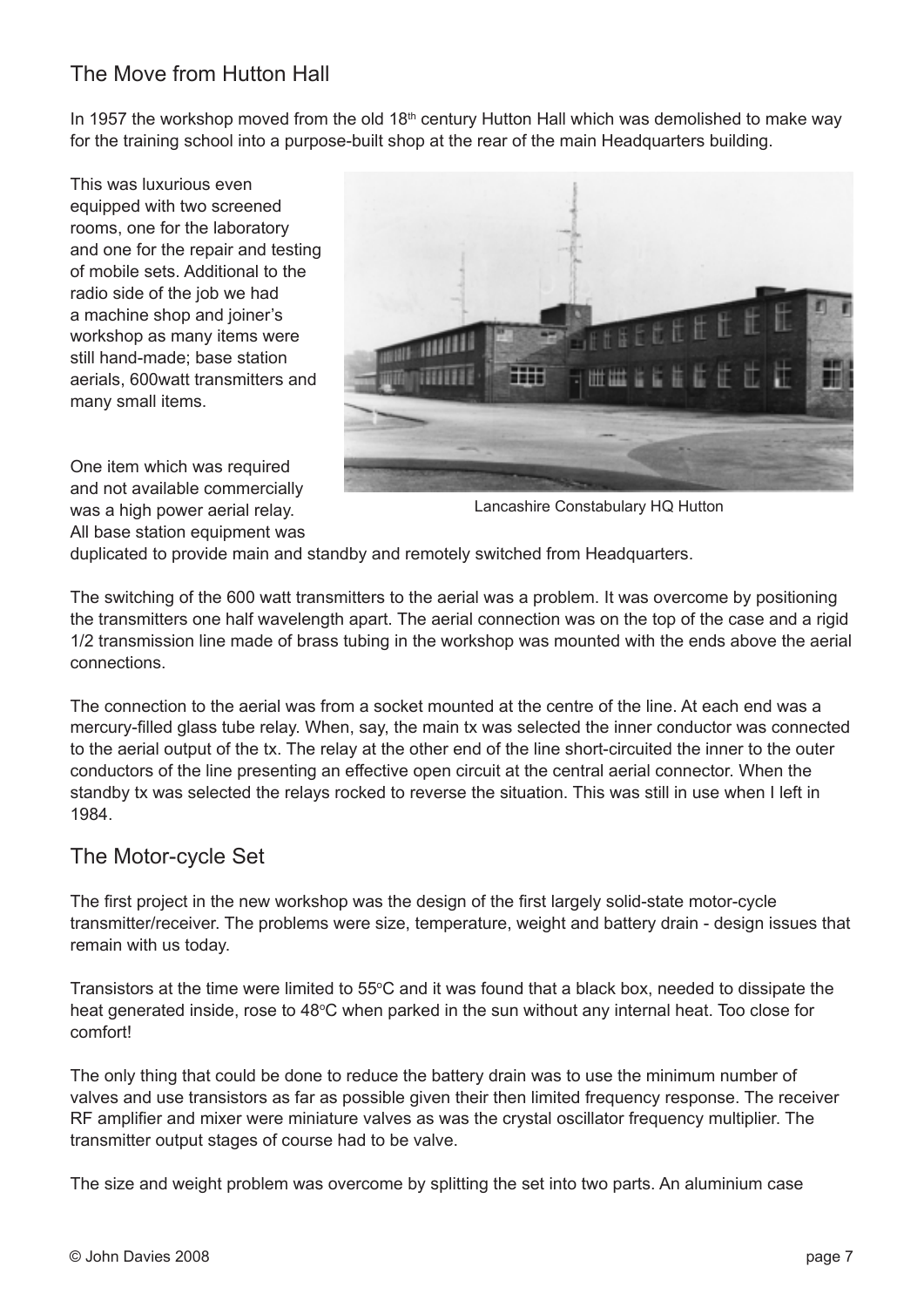containing the transmitter and receiver was mounted on a sandwich of two sheets of steel with a polyurethane filling and installed on the rear carrier of the 'bike.

In use it was found necessary to include vibration dampers on the sandwich. The case had to be designed to both radiate the internal heat and insulate it from the sun's radiation. For a start the electronics were divided; all the valves were mounted on a horizontal chassis to one side of a vertical spine. The semi-conductor components were on a chassis at the other side of the spine.

The spine itself was made of two aluminium sheets separated by a sealed air space. The case was painted matt black but with two 3/4inch top-hat section aluminium spacers attached around the outside. On top of these was a white fibre-glass cover. This cover was in two halves with a gap along the top surface to allow warm air to circulate into the atmosphere. This lowered the internal temperature by 11<sup>o</sup>. No problems were experienced with overheating.

The aerial however, mounted in a bracket on the rear face of the case repeatedly snapped off at the base. I forget the exact length but it was longer than ¼ wavelength. Following a 'bike along the road it was seen that the aerial whipped back and to almost through 180°. The cure was to fit a sleeve over the lower few inches of the rod.

The power supply, loudspeaker and the unique connector for the headset was mounted in a special recess in the petrol tank of the Triumph Speed Twins that we were using at the time.

Being mounted immediately above the engine created a problem of its own. The lead-out wires of the H.T. transformer started breaking after a few months in service. At certain engine speeds, the windings of the transformer rotated back and forth around the core to the full extent of the lead-out wires. The answer was to pot the complete transformer in Epoxy resin.

In addition to these installation considerations it was essential that the equipment was useable on the move and the rider safely connected to the radio.

Several types of microphone were tried, throat and cheek but eventually we settled for a boom microphone. I know of no one else using them at that time. The microphone itself was large and today would probably not be permitted on Health and Safety grounds. A single earpiece clipped into a light plastic ear curl was used. But how do you connect the rider to the radio? The cable from the headset was clipped to his belt and below that point was curly and springy so that should the rider and 'bike part company, the connector would fly to his belt without going into the wheels.

The actual connection to the equipment was a magnetic, contactless connector which sat on its other half mounted on the power supply in the tank well. The two halves would separate with a pull in any direction but never came apart with vibration.

These connectors were comprised of two coils of wire each in one half of a Mullard ferrite cup core which, when the connector sat on its other half, mated up with the other half of the cup core producing a very satisfactory transformer.

In one half of the assembly a pair of flat magnets mated up with an identical arrangement in the other half except that the magnets were replaced with soft iron.

Two semi-spherical humps on the surface of one half fitted into two recesses on the other allowing the units to separate if pulled in any direction.

Later the 'corker' helmets were replaced with bone domes and the headsets were built into the helmet. Much safer!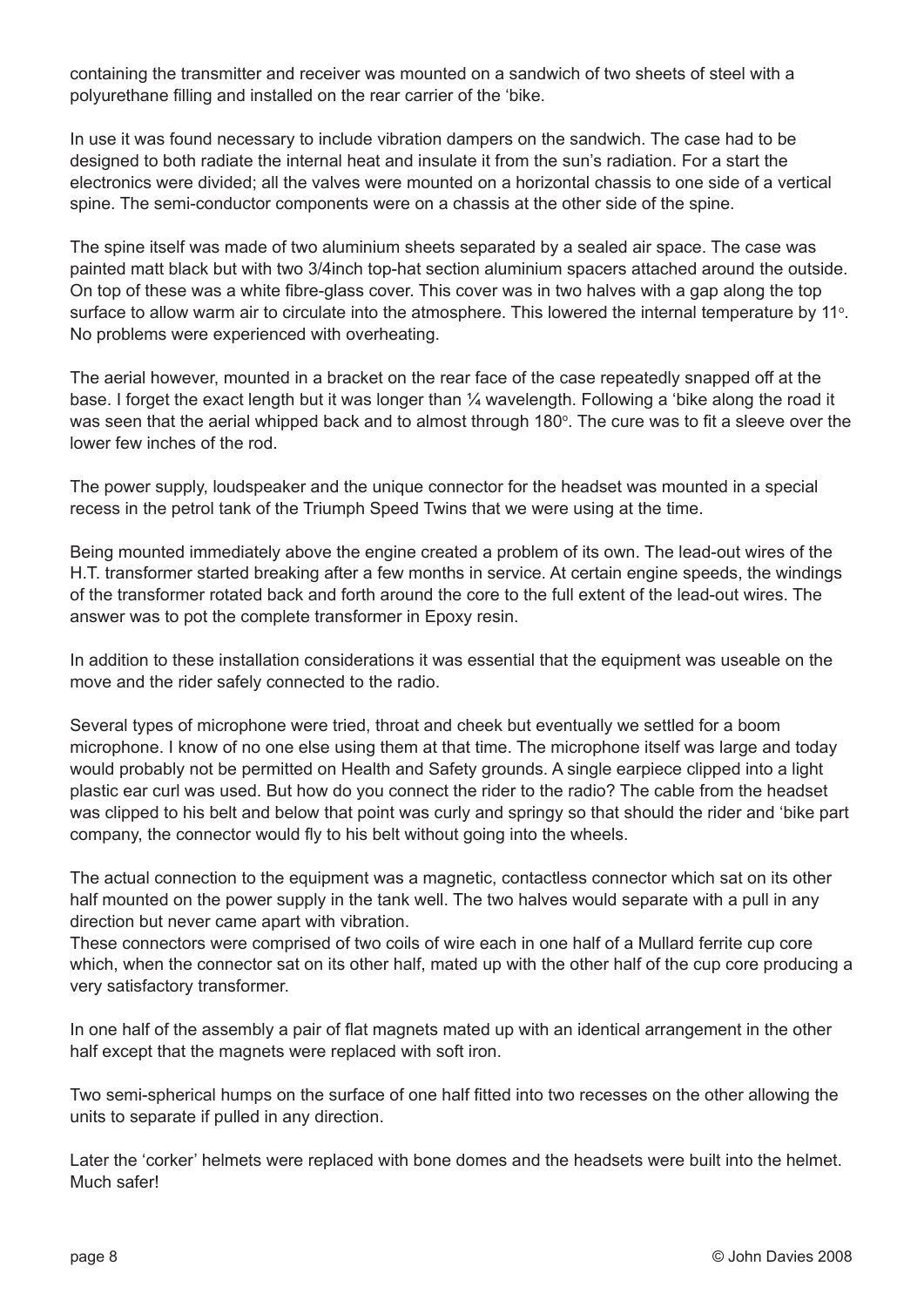At the start of the development of the motor cycle set we obtained a lattice crystal IF filter from Hycon Eastern in the U.S.A. This was a revolution compared to the line of tuned transformers in use then. Superintendent Gee decided we make our own.

I was seconded to the HF crystal laboratory of the Automatic Telephone Equipment Company in Liverpool for nine months to assist in the development. We produced a few good filters but could not replicate them well enough for production. In the meantime Standard Telephones and Cables had overtaken us and their filters were ideal. They were used in a transistorised progressively limiting IF amplifier chain. The other item which was new was a transistorised high frequency third overtone crystal oscillator.

Four patents were taken out merely to protect our user rights and I was given to understand that this was the first time a local authority had taken out a patent. They were for the magnetic connector, the case design, the progressively limiting IF amplifier and the crystal oscillator.



Police motor bike with installed radio set With thanks to the Pye Telecom Historic Collection

The production equipment was made for us by G.E.C. Ltd. at Coventry and gave many years good service before being replaced by a PYE Westminster I think, which was modified to use Lancon's magnetic connector.

# Personal Radio





Pye Police Radio - similar to equipment supplied to Lancashire police With thanks to the Pye Telecom Historic Collection

the U.S.A. by an agent who demonstrated it to us. A temporary base station was erected on the roof of Stretford police station at Old Trafford. The performance of the equipment encouraged Lancon to import a number of the mobile pairs to assess their effectiveness in policing.

The receiver was a beautiful piece of engineering that worked perfectly. The transmitter used a small number of subminiature valves. Both operated from dry batteries, the one for the transmitter also supplying the valve HT, thus they were expensive to run but gave virtually no trouble and proved the value of mobile communications to the man on the beat.

They were installed in Chorley Division operating at 150MHz via a Hudson Electronics 10W base station sited at Chorley Police Station. This trial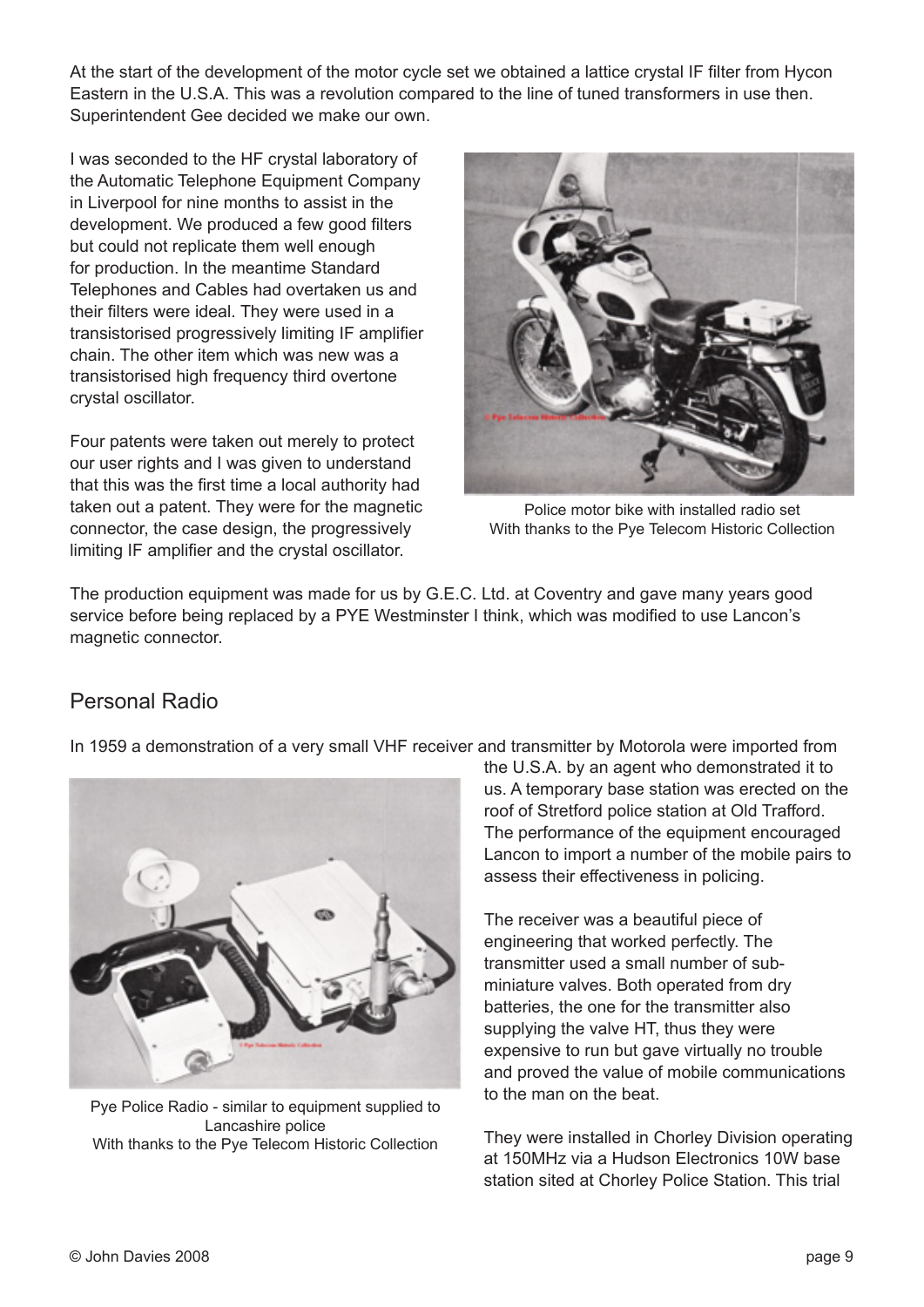system worked extremely well and proved beyond doubt the value of instant communication with beat officers.

Another personal radio was one made by A. C. Cossor Ltd. and was trialled at Fleetwood but for some reason was considered impractical.

The success of the Chorley scheme encouraged Lancon to eventually extend the network to cover the whole county and some 25 Hudson base stations were purchased which gave good service for many years.

The acquisition of the personal radios themselves was a problem; none were available in the UK. It was therefore decided to make our own and a prototype of the Lancon was made.

The Lancon was formed in a compartmented plastic egg box giving great strength (We did have one run over by a car that still worked). The transmitter and receiver were combined in one box about six inches by four and carried on the belt. It was powered by a Nicad battery and operated at about 150MHz. The microphone, audio transducer and transmit switch were in a small case attached to the lapel of the tunic and the aerial was part of the cable from the tx/ rx.

The receiver audio was conveyed to the ear by an acoustic plastic tube to a flat plastic ear curl so there was nothing that could be driven into the user's ear.



PC using Motorola personal radio c. 1960



G.E.C. Ltd. produced the unit in quantity at their Coventry factory and I believe later exported some to Russia. I shudder to think about what may have happened to the cable to the microphone in their low temperatures!

> The Lancon gave several years of good service but we were the first to discover the memory effect in Nicad batteries. The routine duration of a policeman's tour of duty discharged the battery to a constant level and if a man had to exceed his normal tour the battery saw itself as discharged and stopped working. A special discharger/charger was produced and at the end of a tour of duty when the batteries were routinely placed on charge they were first automatically discharged to a pre-determined low level before charging commenced. This solved the problem.

A few years later the Pye Pocketfone came along. This operated at UHF, 450 MHz. It comprised of a transmitter and receiver intended to be carried separately but Lancon mounted them both on a plastic chest plate. This brought the microphone to a point where it could be spoken into directly although an earpiece had to be re-introduced. The big advantage of combining the tx and rx was that the drain on the batteries could be shared. In service it was found that the receiver which was in use permanently ran its battery down much faster than the transmitter which was for most of the time used only spasmodically.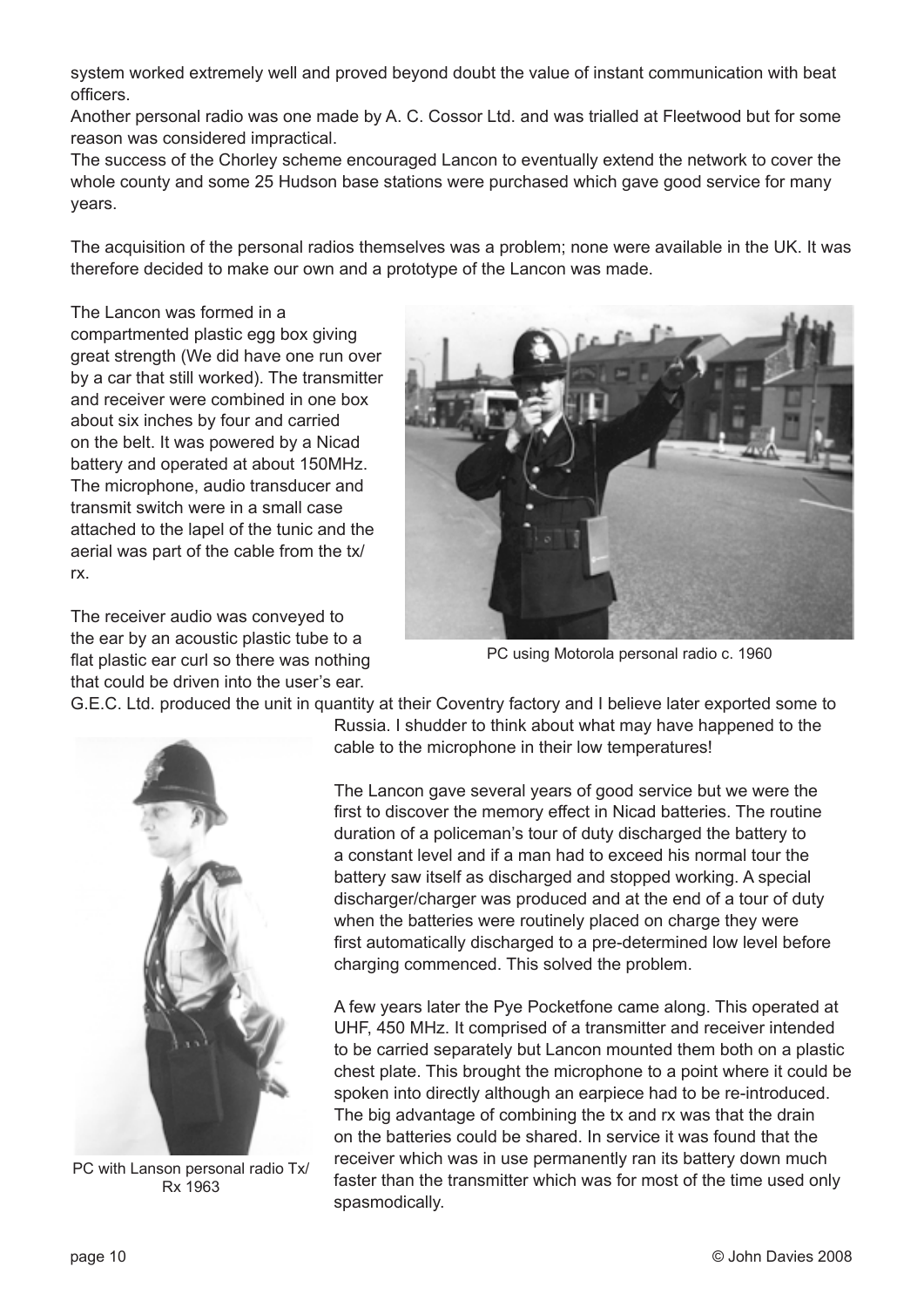The unit was used in this form for several years until it was replaced by the Burndept, again modified at Lancon's suggested modifications. The Burndept included an in-built aerial. By now many policemen were working from inside a car with a less reliable signal. We therefore arranged for a connection on the set for the attachment of a car gutter aerial.

This introduced the problem that when the car aerial was in use the signals from the internal aerial and the car aerial could be anti-phase so it was arranged that the connection of the car aerial automatically prevented the internal aerial from functioning.

#### Operational benefits of personal radio

The combination of 'all informed' wide area coverage providing coverage to mobiles in vehicles and policemen on the beat transformed the operational effectiveness of policing and emergency response not only in Lancashire but in police forces around the world.

Today we take these innovations very much for granted but in practice the world is a safer place thanks to the many thousands of man hours invested in radio design and development.

We were always proud of our work at the Lancashire Constabulary Wireless Workshops and we look back on our years there with fondness.



Lancashire Constabulary HQ With thanks to the Pye Telecom Historic Collection

#### Acknowledgements The photographs of Pye equipment in this article are used with the kind permission of the Pye Telecom Historic Collection.

The photographs of Lancon equipment used in this article were supplied by the Lancashire County Museum and are used with the kind permission of the Chief Constable.

A series of pictures of the LanCom set can be found here on this website. http://www.qsl.net/gm8aob/pages\_2/lancon.htm#LANCON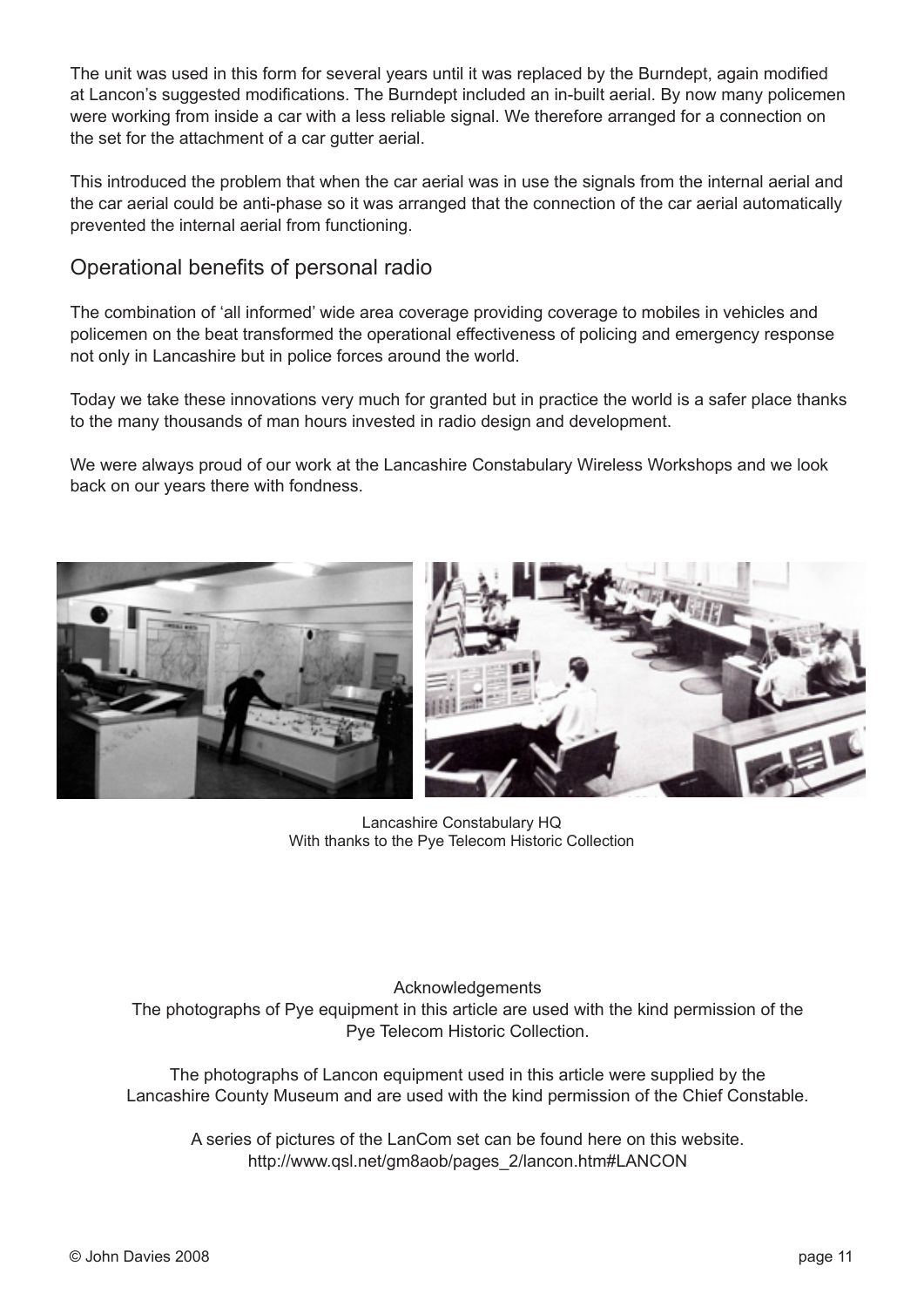## Addendum - August 2010

I have recently been given this photograph by a retired Assistant Chief Constable.



 It is of a very early mobile police station/incident room. It must be either late 1930s or early 40s. The operator seen through the window is wearing headphones so it was probably equipped with radio although no aerials are visible but its successor, a converted Leyland Tiger bus, carried a guyed mast flat on the roof until reaching the scene when we erected it there. If it did contain radio it would have been amplitude modulated and probably consisted of an Eddystone P40 receiver of which Lancon had many and either an Eddystone transmitter of which I forget the number or a home made model. We used both in the forties.

 The Leyland Tiger was later replaced by another converted Leyland bus. In the 70s-80s this was again replaced by a trailer, a Kabmobile made by Portakabin, with a retractable undercarriage to allow easy access for visitors. It also provided a sleeping compartment and cooking facilities to provide for an officer to remain in constant contact during siege operations as several occurred around that time. In the event I don't remember it ever being used for this purpose.

We used to take the Leyland Tiger a few times each year to the Police College which was then at Rytonon-Dunsmore to demonstrate the use of mobile on-scene radio. Not many forces then had the immediate availability of hand-portables.